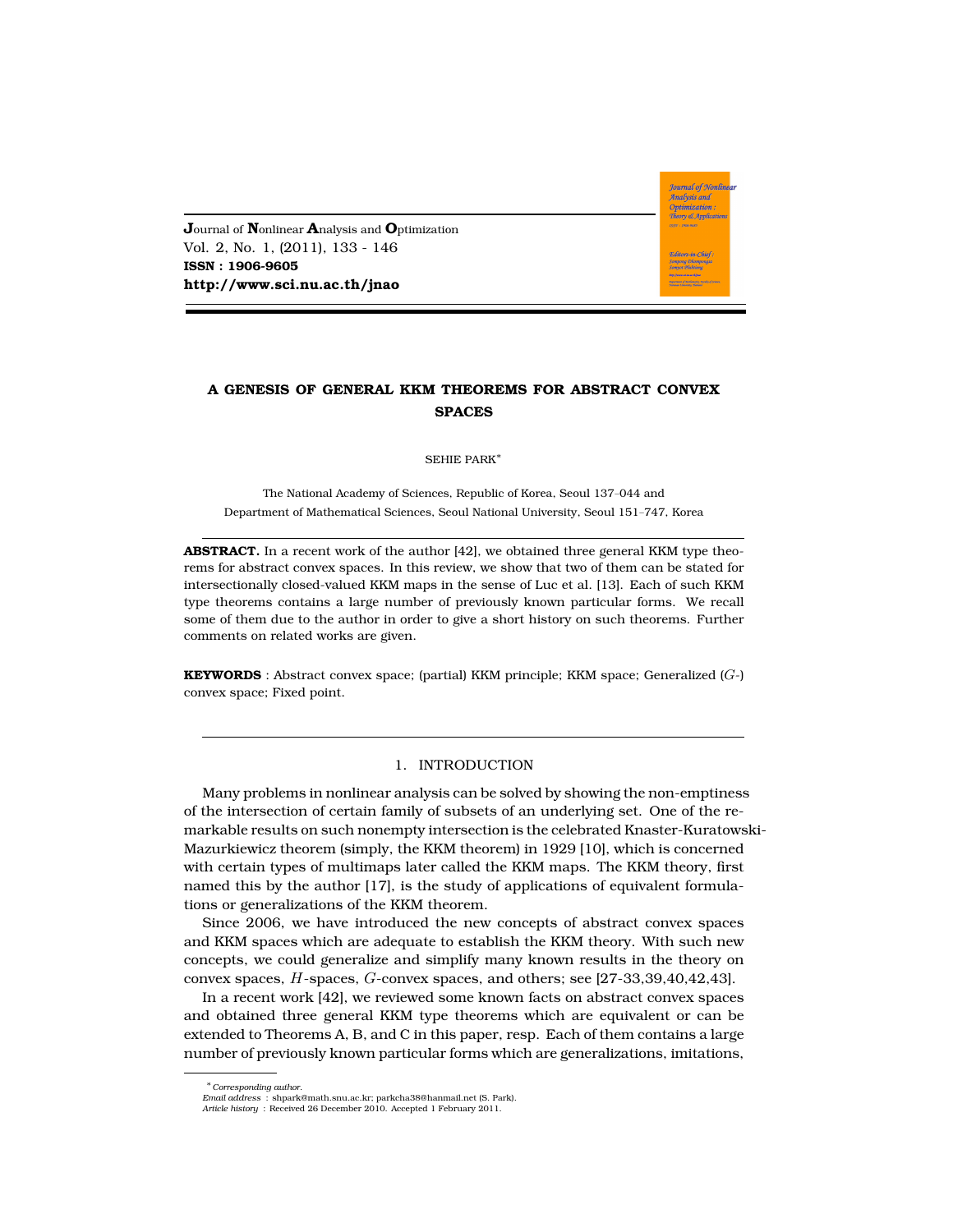or modifications of the original KKM theorem due to many other authors. In the present paper, we recall some historically important previous particular versions of our KKM type theorems in [42] in order to give a short history on each of them. Moreover, further comments on related works are given.

### 2. ABSTRACT CONVEX SPACES

For the concepts of abstract convex spaces and KKM spaces, the reader may consult with our previous works [27-33,39,40,42,43].

**Definition 2.1.** An *abstract convex space* (E, D; Γ) consists of a topological space E, a nonempty set D, and a multimap  $\Gamma : \langle D \rangle \to E$  with nonempty values  $\Gamma_A :=$  $\Gamma(A)$  for  $A \in \langle D \rangle$ , where  $\langle D \rangle$  is the set of all nonempty finite subsets of D.

For any  $D'\subset D$ , the  $\Gamma$ *-convex hull* of  $D'$  is denoted and defined by

$$
\mathrm{co}_{\Gamma} D' := \bigcup \{ \Gamma_A \mid A \in \langle D' \rangle \} \subset E.
$$

A subset  $X$  of  $E$  is called a  $\Gamma$ *-convex subset* of  $(E,D;\Gamma)$  relative to  $D'$  if for any  $N \in \langle D' \rangle$ , we have  $\Gamma_N \subset X$ , that is, co $_\Gamma D' \subset X$ .

When  $D \subset E$ , a subset X of E is said to be  $\Gamma$ -*convex* if  $\text{co}_{\Gamma}(X \cap D) \subset X$ ; in other words, X is  $\Gamma$ -convex relative to  $D':=X\cap D$ . In case  $E=D$ , let  $(E;\Gamma):=(E,E;\Gamma).$ 

**Definition 2.2.** Let  $(E, D; \Gamma)$  be an abstract convex space and Z a topological space. For a multimap  $F : E \to Z$  with nonempty values, if a multimap  $G : D \to Z$ satisfies

$$
F(\Gamma_A) \subset G(A) := \bigcup_{y \in A} G(y) \quad \text{for all } A \in \langle D \rangle,
$$

then G is called a KKM map with respect to F. A KKM map  $G: D \multimap E$  is a KKM map with respect to the identity map  $1<sub>E</sub>$ .

A multimap  $F : E \multimap Z$  is called a  $\Re \mathfrak{C}$ -map [resp., a  $\Re \mathfrak{O}$ -map] if, for any closed-valued [resp., open-valued] KKM map  $G : D \to Z$  with respect to F, the family  ${G(y)}_{y\in D}$  has the finite intersection property. In this case, we denote  $F \in \mathfrak{RC}(E, D, Z)$  [resp.,  $F \in \mathfrak{RO}(E, D, Z)$ ]. Some authors use KKM instead of  $\mathfrak{RC}$ .

We have abstract convex subspaces as the following simple observation shows:

**Proposition 2.3.** ([42]) *For an abstract convex space* (E, D; Γ) *and a nonempty subset*  $D'$  *of*  $D$ *, let*  $X$  *be a*  $\Gamma$ *-convex subset of*  $E$  *relative to*  $D'$  *and*  $\Gamma'$  :  $\langle D' \rangle \to X$  *a map defined by*

$$
\Gamma'_A:=\Gamma_A\subset X\ for\ A\in \langle D'\rangle.
$$

*Then*  $(X, D'; \Gamma')$  itself is an abstract convex space called a subspace relative to  $D'$ .

**Proposition 2.4.** ([42]) Let  $(E, D; \Gamma)$  be an abstract convex space,  $(X, D'; \Gamma')$  a sub- $\textsf{space}, \textsf{and}\, Z \textsf{a}$  topological space. If  $F \in \mathfrak{RC}(E,D,Z)$ , then  $F|_X \in \mathfrak{RC}(X,D',\overline{F(X)}).$ 

**Definition 2.5.** The *partial KKM principle* for an abstract convex space  $(E, D; \Gamma)$  is the statement  $1_E \in \mathfrak{RC}(E, D, E)$ ; that is, for any closed-valued KKM map  $G : D \to$ E, the family  ${G(y)}_{y\in D}$  has the finite intersection property. The *KKM principle* is the statement  $1_E \in \mathfrak{RC}(E, D, E) \cap \mathfrak{RO}(E, D, E)$ ; that is, the same property also holds for any open-valued KKM map.

An abstract convex space is called a *KKM space* if it satisfies the KKM principle.

We had the following diagram for triples  $(E, D; \Gamma)$ :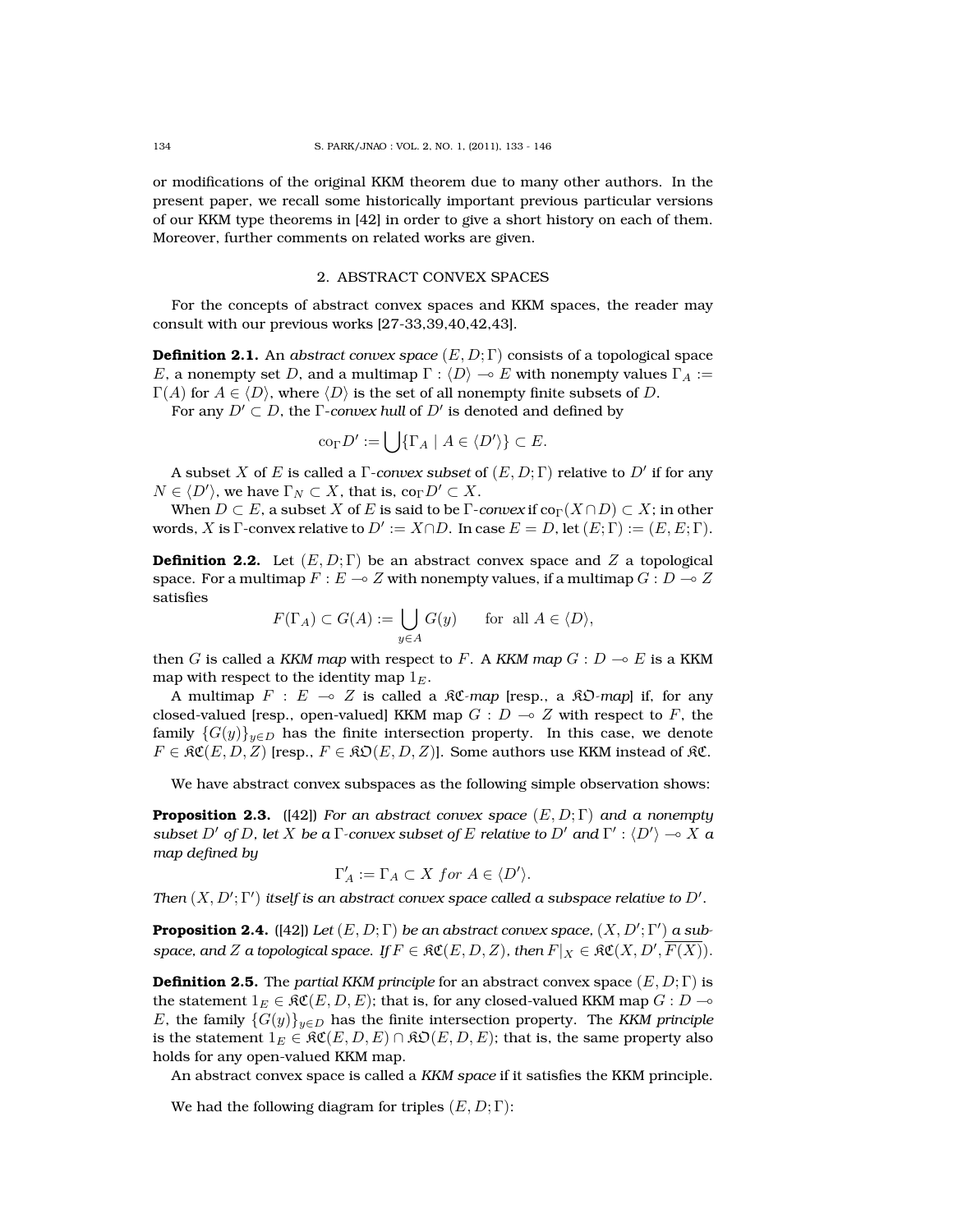Simplex =⇒ Convex subset of a t.v.s. =⇒ Lassonde type convex space  $\implies$  H-space  $\implies$  G-convex space  $\iff$   $\phi_A$ -space  $\implies$  KKM space  $\implies$  Space satisfying the partial KKM principle =⇒ Abstract convex space.

**Example.** There are plenty of examples of abstract convex spaces; see [31-33,39,40, 42,43]. Here we need only two classes of them:

(I) A *generalized convex space* or a G-*convex space* (X, D; Γ) due to Park is an abstract convex space such that for each  $A \in \langle D \rangle$  with the cardinality  $|A| = n + 1$ , there exists a continuous function  $\phi_A : \Delta_n \longrightarrow \Gamma(A)$  such that  $J \in \langle A \rangle$  implies  $\phi_A(\Delta_J) \subset \Gamma(J).$ 

Here,  $\Delta_n$  is the standard *n*-simplex with vertices  $\{e_i\}_{i=0}^n$  and  $\Delta_J$  its face corresponding to  $J\in \langle A\rangle;$  that is, if  $A=\{a_0,a_1,\ldots,a_n\}$  and  $J=\{a_{i_0},a_{i_1},\ldots,a_{i_k}\}\subset A,$ then  $\Delta_J = \text{co}\{e_{i_0}, e_{i_1}, \dots, e_{i_k}\}.$ 

(II) A  $\phi_A$ -space  $(X, D; {\phi_A}_{A\in\langle D \rangle})$  consists of a topological space X, a nonempty set D, and a family of continuous functions  $\phi_A : \Delta_n \longrightarrow X$  (that is, singular *n*-simplexes) for  $A \in \langle D \rangle$  with  $|A| = n + 1$ . Every  $\phi_A$ -space can be made into a  $G$ -convex space; see [28,41].

### 3. THE KKM THEOREM A

The following whole intersection property for the map-values of a KKM map is a standard form of the KKM type theorems:

**Theorem A.** Let  $(E, D; \Gamma)$  be an abstract convex space, the identity map  $1_E \in$  $\mathfrak{RC}(E, D, E)$  [resp.,

 $1_E \in \mathfrak{RO}(E, D, E)$ , and  $G : D \multimap E$  a multimap satisfying (1) G *has closed* [*resp., open*] *values; and*

(2)  $\Gamma_N \subset G(N)$  *for any*  $N \in \langle D \rangle$  (*that is, G is a KKM map*).

*Then*  $\{G(z)\}_{z\in D}$  *has the finite intersection property.* 

*Further, if*

(3)  $\bigcap_{z \in M} G(z)$  *is compact for some*  $M \in \langle D \rangle$ *, then we have*

$$
\bigcap_{y \in D} \overline{G(y)} \neq \emptyset.
$$

*Proof.* The first part is a simple consequence of definition. For the second part, let  $K:=\bigcap_{z\in M}G(z).$  Since  $\{G(z)\mid z\in D\}$  has the finite intersection property, so does  $\{K \cap \overline{G(z)} \mid z \in D\}$  in the compact set K. Hence it has the whole intersection property.  $\Box$ 

Recall that Theorem A is a simple consequence of the definitions of the partial KKM principle or the KKM space.

From now on, in this section, we give historically well-known particular forms of Theorem A in the chronological order.

(I) Knaster, Kuratowski, and Mazurkiewicz in 1929 [10] obtained the following so-called KKM theorem from the Sperner combinatorial lemma, and applied it to a simple proof of the Brouwer fixed point theorem: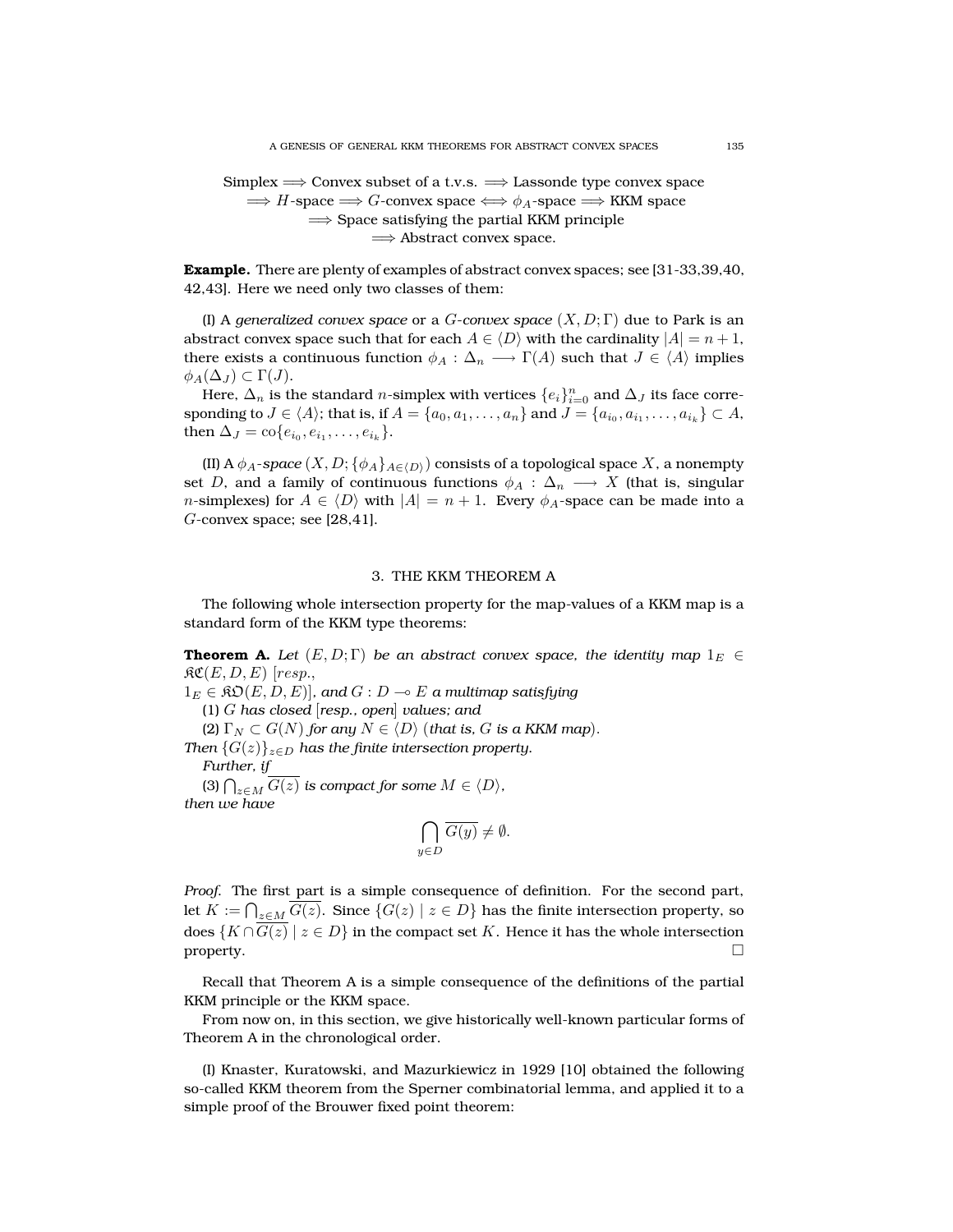**Theorem.** ([10]) Let  $A_i$  ( $0 \le i \le n$ ) be  $n+1$  closed subsets of an n-simplex  $p_0p_1 \cdots p_n$ . *If the inclusion relation*

 $p_{i_0}p_{i_1}\cdots p_{i_k}\subset A_{i_0}\cup A_{i_1}\cup\cdots\cup A_{i_k}$ 

*holds for all faces*  $p_{i_0}p_{i_1}\cdots p_{i_k}$   $(0\leq k\leq n, 0\leq i_0 < i_1 < \cdots < i_k \leq n)$ , then  $\bigcap_{i=0}^n A_i \neq \emptyset.$ 

(II) A milestone on the history of the KKM theory was erected by Ky Fan in 1961 [3]. He extended the KKM theorem to arbitrary topological vector spaces and applied it to coincidence theorems generalizing the Tychonoff fixed point theorem and a result concerning two continuous maps from a compact convex set into a uniform space.

**Lemma.** ([3]) Let X be an arbitrary set in a topological vector space Y. To each  $x \in X$ , let a closed set  $F(x)$  in Y be given such that the following two conditions are *satisfied:*

(i) The convex hull of any finite subset  $\{x_1, x_2, \dots, x_n\}$  of X is contained in  $\bigcup_{i=1}^{n} F(x_i)$ .

(ii)  $F(x)$  *is compact for at least one*  $x \in X$ *. Then*  $\bigcap_{x \in X} F(x) \neq \emptyset$ .

This is usually known as the KKMF theorem and was shown to have numerous applications; see [24].

(III) In 1987, W.K. Kim [8] and M.-H. Shih and K.-K. Tan [51] independently showed that any simplex is a KKM space:

**Theorem.** ([8,51]) Let  $X = \{x_1, \ldots, x_n\}$  be the set of vertices of a simplex  $S^{n-1}$  in  $E=\mathbb{R}^n$  and let  $F:X\multimap E$  be an open-valued KKM map. Then  $\bigcap_{i=1}^n F(x_i)\neq \emptyset.$ 

However, the main idea was given in the earlier work of Fan [4, Theorem 2] as a matching theorem for closed coverings. Later, results of Kim [8,9] were generalized by the present author [15,16]. Moreover, Lassonde [12] refined Kim's idea and gave some applications.

 $(IV)$  The following shows that  $G$ -convex spaces are KKM spaces:

**Theorem.** ([25,26]) *Let*  $(X, D; \Gamma)$  *be a G-convex space and*  $F: D \to X$  *a map such that*

(1) F *has closed* [*resp., open*] *values; and* (2) F *is a KKM map.*

*Then*  ${F(z)}_{z\in D}$  *has the finite intersection property. Further, if*

(3)  $\bigcap_{z \in M} F(z)$  *is compact for some*  $M \in \langle D \rangle$ *, then we have*

$$
\bigcap_{z \in D} \overline{F(z)} \neq \emptyset.
$$

(V) In 2008, we showed that any  $\phi_A$ -space is a KKM space [34-36]:

**Definition.** For a  $\phi_A$ -space  $(X, D; {\phi_A}_{A \in \langle D \rangle})$  and a topological vector space Z, let  $F : X \longrightarrow Z$  be a multimap. Then a map  $G : D \longrightarrow X$  satisfying

 $F(\phi_A(\Delta_I)) \subset G(J)$  for each  $A \in \langle D \rangle$  and  $J \in \langle A \rangle$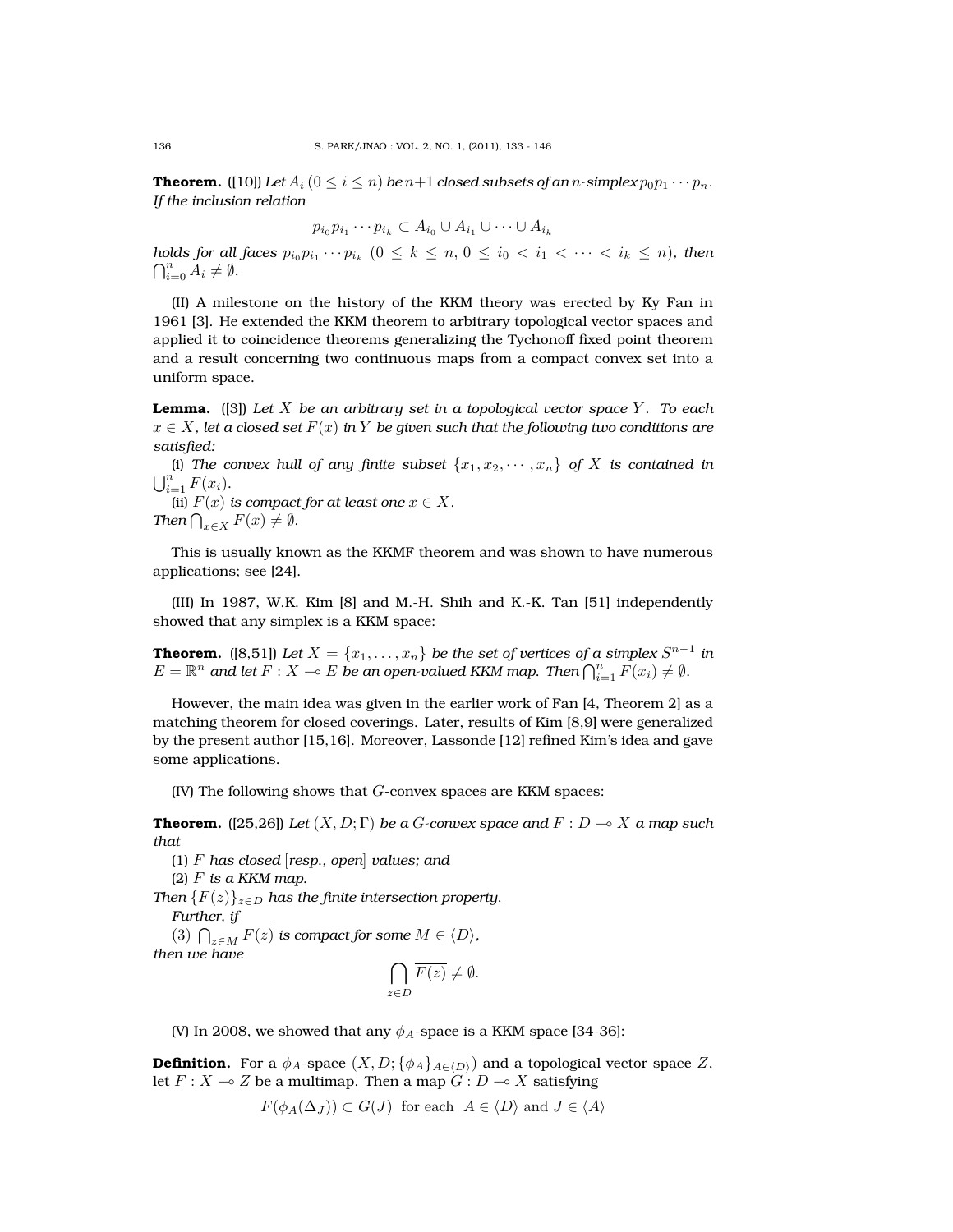is called a *KKM map w.r.t. F*.

**Theorem.** ([34-36]) *For a*  $\phi_A$ -space  $(X, D; {\phi_A}_{A \in (D)})$ *, let*  $G: D \to X$  *be a KKM map with closed* [*resp., open*] *values. Then*  $\{G(z)\}_{z\in D}$  *has the finite intersection property.* (*More precisely, for each*  $N \in \langle D \rangle$  *with*  $|N| = n + 1$ *, we have*  $\phi_N(\Delta_n) \cap$  $\bigcap_{z\in N} G(z)\neq \emptyset.$ *Further, if*

(3)  $\bigcap_{z \in M} G(z)$  *is compact for some*  $M \in \langle D \rangle$ *,* then we have  $\bigcap_{z\in D} G(z)\neq \emptyset$ .

## 4. THE KKM THEOREM B

Recall that the main conclusions of most results in the preceding section are of the form

$$
\bigcap_{y \in D} \overline{G(y)} \neq \emptyset.
$$

for a multimap  $G : D \multimap E$ .

Consider the following related four conditions:

- (a)  $\bigcap_{z \in D} G(z) \neq \emptyset$  implies  $\bigcap_{z \in D} G(z) \neq \emptyset$ .
- (b)  $\bigcap_{z\in D} G(z)=\bigcap_{z\in D} G(z)$  (G is intersectionally closed-valued [13]).
- (c)  $\bigcap_{z \in D} G(z) = \bigcap_{z \in D} G(z)$  (G is *transfer closed-valued*).

(d)  $G$  is closed-valued.

In [13], the authors noted that (a)  $\Leftarrow$  (b)  $\Leftarrow$  (c)  $\Leftarrow$  (d), and gave examples of multimaps satisfying (b) but not (c). Therefore it is a proper time to deal with condition (b) instead of (c) in the KKM theory.

**Example.** The following maps G are intersectionally closed-valued, but not transfer closed-valued:

(1)  $G(z) = (0, 1)$  for every  $z \in [0, 1]$  is a constant multimap from  $D = [0, 1]$  to E  $=[0, 1]$ ; see [13].

(2) Each  $G(z)$  is a convex set in a Euclidean space and has a relative interior point in common; see Rockafellar [50, Theorem 6.5].

(3) For a given subset E of a topological vector space with  $x^* \in E$ , each  $G(z), z \in E$ D, is a nicely star-shaped at  $x^*$ ; see [13].

From the partial KKM principle we have a whole intersection property of the Fan type as follows:

**Theorem B.** *Let*  $(E, D; \Gamma)$  *be an abstract convex space satisfying the partial KKM principle* [*that is,*  $1_E \in \Re\mathfrak{C}(E, D, E)$ ] *and*  $G : D \multimap E$  *a map such that* 

(1)  $\overline{G}$  *is a KKM map* [*that is,*  $\Gamma_A \subset \overline{G}(A)$  *for all*  $A \in \langle D \rangle$ ]*; and* 

(2) *there exists a nonempty compact subset* K *of* E *such that either*

(i)  $\bigcap$ { $G(z) \mid z \in M$ } ⊂ K for some  $M \in \langle D \rangle$ ; or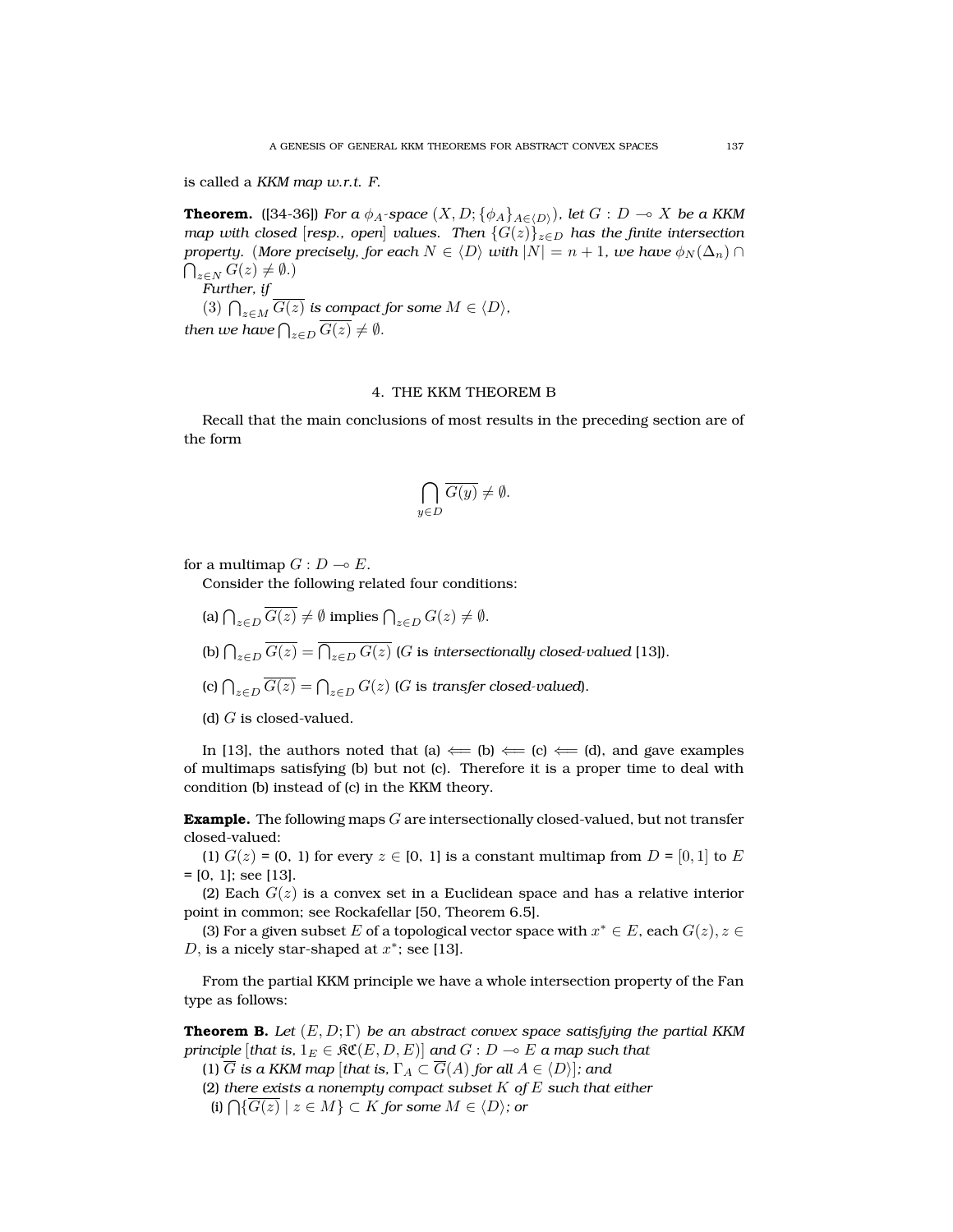(ii) *for each*  $N \in \langle D \rangle$ *, there exists a compact*  $\Gamma$ *-convex subset*  $L_N$  *of*  $E$  *relative to some*  $D' \subset D$  *such that*  $N \subset D'$  *and* 

$$
L_N\cap \bigcap_{z\in D'}\overline{G(z)}\subset K.
$$

*Then we have*  $K \cap \bigcap_{z \in D} G(z) \neq \emptyset$ *.* 

*Furthermore,*

- $\mathcal{L}(\alpha)$  *if*  $G$  *is transfer closed-valued, then*  $K \cap \bigcap \{G(z) \mid z \in D\} \neq \emptyset;$
- ( $\beta$ ) *if* G is intersectionally closed-valued, then  $\bigcap \{G(z) \mid z \in D\} \neq \emptyset$ .

*Proof.* As in [33,42,43], from the hypothesis, we must have  $K \cap \bigcap_{z \in D} G(z) \neq \emptyset$ .  $(\alpha)$  Since G is transfer closed-valued,

$$
K \cap \bigcap_{z \in D} G(z) = K \cap \bigcap_{z \in D} \overline{G(z)} \neq \emptyset.
$$

 $(\beta)$  Since G is intersectionally closed-valued,

$$
\bigcap_{z \in D} G(z) = \bigcap_{z \in D} \overline{G(z)} \neq \emptyset.
$$

This implies the conclusion.

Recall that conditions (i) and (ii) in Theorem B are usually called the *compactness conditions* or the *coercivity conditions*, and (ii) has numerous variations or particular forms appeared in a very large number of literature. Note that Theorem B can be easily deduced from the compact case of Theorem A, and hence it seems to be not a big problem to treat the case (ii).

From now on, in this section, we give some important forerunners of Theorem B:

(I) According to Lassonde [11], a *convex space* is a nonempty convex set (in a vector space) equipped with any topology that induces the Euclidean topology on the convex hulls of its finite subsets. Such convex hulls are called *polytopes*. A nonempty subset L of a convex space X is called a *c-compact set* if for each finite subset  $S \subset X$  there is a compact convex set  $L_S \subset X$  such that  $L \cup S \subset L_S$ .

In 1983, Lassonde gave the following:

**Theorem.** ([11]) *Let D be an arbitrary set in a convex space X, Y any topological*  $space,$  and  $F:D\longrightarrow 2^{Y}$  a multifunction having the following properties

(i) For each  $x \in D$ ,  $F(x)$  is compactly closed in Y.

(ii) *For some continuous map*  $s: X \longrightarrow Y$  *, the multifunction*  $G: D \longrightarrow 2^X$  *given by*  $G(x) = s^{-1}(F(x))$  *is KKM.* 

(iii) *For some c-compact set*  $L \subset X$ ,  $\bigcap \{F(x) \mid x \in L \cap D\}$  *is compact. Then*  $\bigcap \{ F(x) \mid x \in D \} \neq \emptyset$ .

Note that (iii) is a compactness condition implying condition (ii) of Theorem B.

In our work in 1989 [14], from this, we deduced a general Fan-Browder fixed point theorem with its various applications to analytic alternatives, section properties, fixed points, minimax and variational inequalities.

More general results for H-spaces  $(X, D; \Gamma)$  are deduced in 1992 [18].

Note that the continuous maps  $s$  were later extended to acyclic maps, admissible maps, better admissible maps, and  $\mathcal{RC}$ -maps by the author; see Section 5.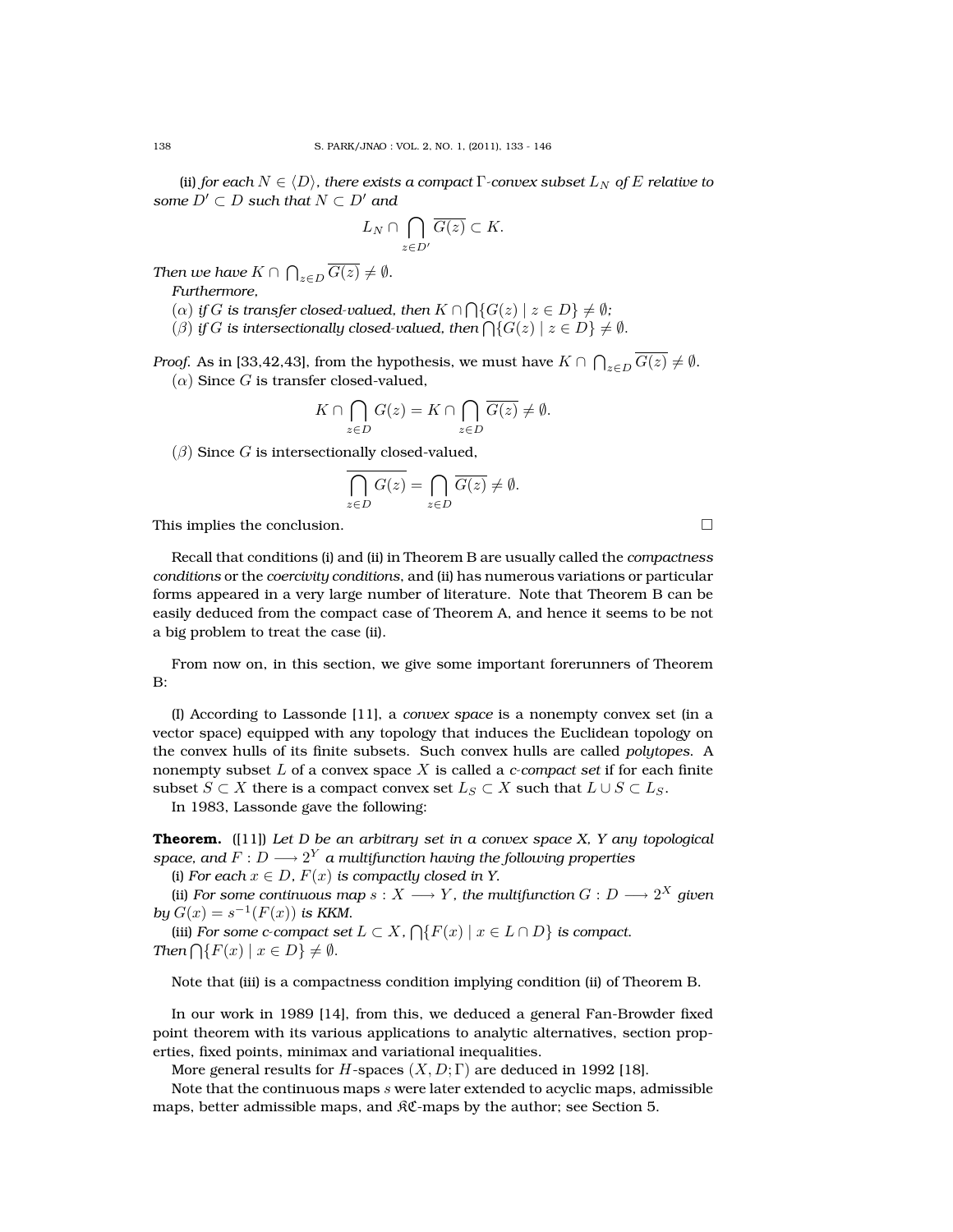(II) In 1984, Fan obtained the following:

**Theorem.** ([4]) *In a topological vector space, let* Y *be a convex set and*  $\emptyset \neq X \subset Y$ . *For each*  $x \in X$ *, let*  $F(x)$  *be a relatively closed subset of* Y *such that the convex hull of every finite subset*  $\{x_1, x_2, \ldots, x_n\}$  *of* X *is contained in the corresponding*  $u$ nion  $\bigcup_{i=1}^n F(x_i)$ *. If there is a nonempty subset*  $X_0$  *of*  $X$  *such that the intersection*  $\bigcap_{x\in X_0}F(x)$  is compact and  $X_0$  is contained in a compact convex subset of  $Y$  , then  $\bigcap_{x\in X} \neq \emptyset$ .

(III) A particular form of Theorem B for H-spaces  $(X, D; \Gamma)$  was obtained and applied in 1993 [19].

(IV) In 2000 [26], for a G-convex space  $(X \supset D; \Gamma)$ , we had a particular form of Theorem B as follows:

**Theorem.** ([26]) *Let*  $(X \supset D; \Gamma)$  *be a G-convex space,* K *a nonempty compact subset of*  $X$ *, and*  $F: D \to X$  *a multimap such that* 

(1) F *is transfer closed-valued;*

(2) F *is a KKM map; and*

(3) *for each*  $N \in \langle D \rangle$ *, there exists a compact G*-convex subspace  $L_N$  of X contain*ing* N *such that*

$$
L_N \cap \bigcap \{ \overline{F(z)} \mid z \in L_N \cap D \} \subset K.
$$

*Then*  $K \cap \bigcap \{ F(z) \mid z \in D \} \neq \emptyset$ .

Recall that this theorem generalizes earlier works of Tian, Ding, Chang et al., Lin and Park; see [26]. For H-spaces, the preceding theorem was given in [18,19]. Note that many particular forms are still happening. Moreover, condition (3) was first due to S.-Y. Chang [2] as a generalizations of Fan's original conditions, and had been adopted by the present author since 1992. However, still many authors are using particular forms of (3).

(V) In 2001 [49], Park and Lee defined generalized KKM maps on G-convex spaces. In 2007 [7], H. Kim and the author showed that a generalized KKM map  $G$ is a KKM map on a new  $G$ -convex space  $(X,I;\Gamma^G)$  and, from Theorem B, deduced a KKM type theorem [42, Theorem 3.7] for generalized KKM maps with closed values.

(VI) When  $G$  is closed-valued or transfer closed-valued in condition (1) of Theorem B, we obtained the following already:

**Theorem.** ([42]) *Let*  $(X, D; \Gamma)$  *be an abstract convex space satisfying the partial KKM principle, and*  $G: D \to X$  *a map such that* 

(1) G *is transfer closed-valued;*

(2)  $\overline{G}$  *is a KKM map; and* 

(3) *there exists a nonempty compact subset* K *of* X *such that either*

(i)  $K \supset \bigcap \{ G(z) \mid z \in M \}$  *for some*  $M \in \langle D \rangle$ *; or* 

(ii) *for each*  $N \in \langle D \rangle$ *, there exists a compact*  $\Gamma$ *-convex subset*  $L_N$  *of*  $X$  *relative to some*  $D' \subset D$  *such that*  $N \subset D'$  *and* 

$$
K \supset L_N \cap \bigcap \{ \overline{G(z)} \mid z \in D' \}.
$$

*Then*  $K \cap \bigcap \{ G(z) \mid z \in D \} \neq \emptyset$ .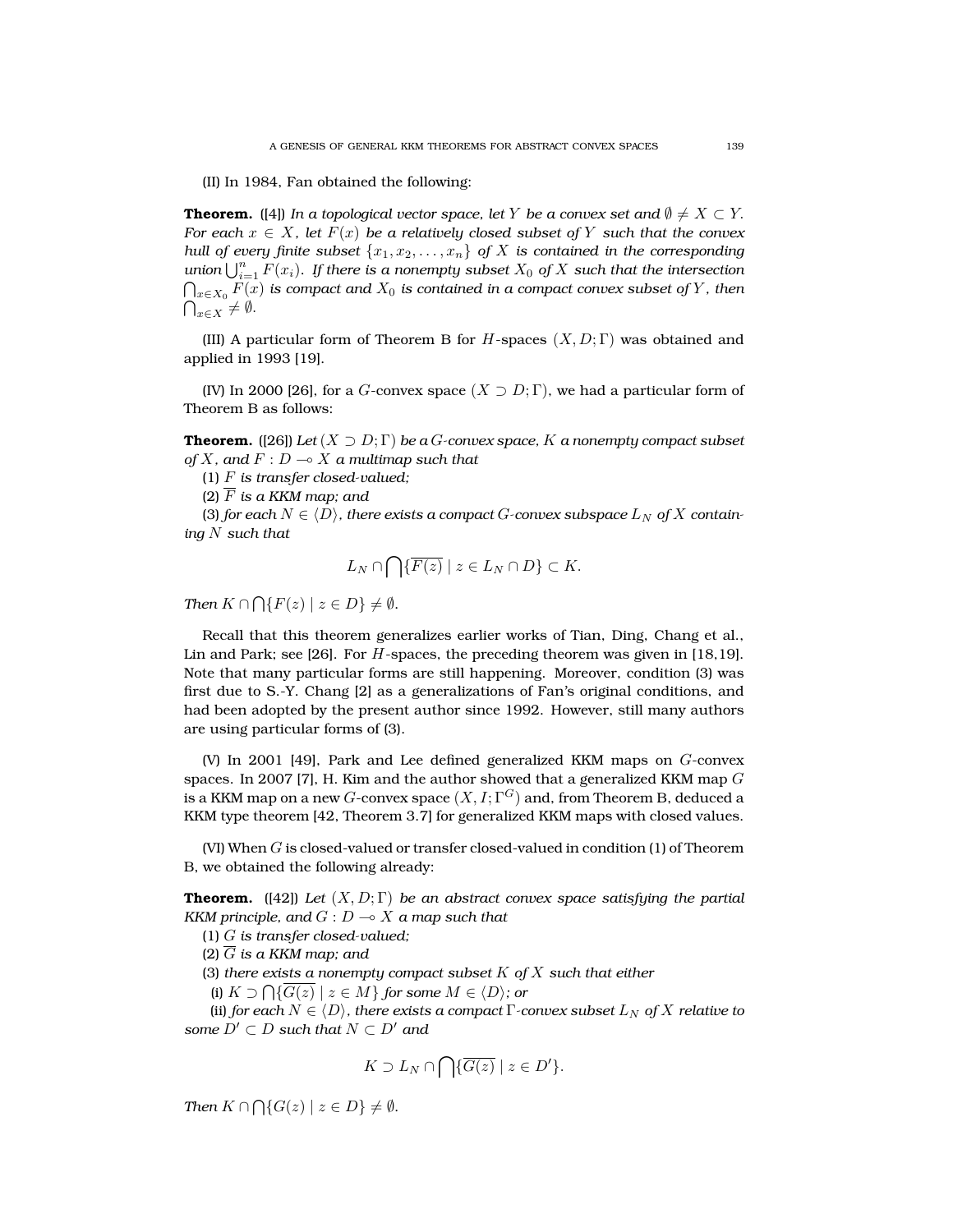This is an an equivalent form of [33, Theorem 8.2], subsumes a very large number of particular KKM type theorems in the literature, and has a number of equivalent formulations for abstract convex spaces satisfying the partial KKM principle as in [33]. Since the preceding theorem can be easily deduced from Theorem B, we do not need to think about the 'transfer' case.

### 5. THE KKM THEOREM C

Theorem B can be extended to  $F \in \mathfrak{RC}(X, D, Z)$  instead of  $1_X \in \mathfrak{RC}(X, D, X)$ as the following generalized form of [42, Theorem 2.10] shows:

**Theorem C.** *Let*  $(X, D; \Gamma)$  *be an abstract convex space,* Z *a topological space,*  $F \in$  $\mathfrak{RC}(X, D, Z)$ *, and*  $G : D \to Z$  *a map such that* 

(1)  $\overline{G}$  *is a KKM map w.r.t.*  $F$ *; and* 

(2) *there exists a nonempty compact subset* K *of* Z *such that either*

(i)  $K \supset \bigcap \{G(y) \mid y \in M\}$  *for some*  $M \in \langle D \rangle$ *; or* 

(ii) *for each*  $N \in \langle D \rangle$ *, there exists a*  $\Gamma$ *-convex subset*  $L_N$  *of*  $X$  *relative to some*  $D'\subset D$  such that  $N\subset D'$ ,  $F(L_N)$  is compact, and

$$
K \supset \overline{F(L_N)} \cap \bigcap \{\overline{G(z)} \mid z \in D'\}.
$$

*Then we have*

$$
\overline{F(X)}\cap K\cap \bigcap_{y\in D}\overline{G(y)}\neq \emptyset.
$$

*Furthermore,*

- $\Gamma(\alpha)$  *if*  $G$  *is transfer closed-valued, then*  $F(X) \cap K \cap \bigcap \{G(z) \mid z \in D\} \neq \emptyset$ *; and*
- ( $\beta$ ) *if* G is intersectionally closed-valued, then  $\bigcap \{G(z) \mid z \in D\} \neq \emptyset$ .

*Proof.* Case (i): Since  $F(\Gamma_N) \subset \overline{G}(N)$  for each  $N \in \langle D \rangle$  by (1), we have

$$
F(\Gamma_N) \subset F(X) \cap \overline{G}(N) \subset \overline{F(X)} \cap \overline{G}(N) =: G'(N),
$$

where  $G'(y):=\overline{F(X)}\cap \overline{G(y)}$  is closed for each  $y\in D.$  Then, by Proposition 2.4 on  $(X,D',\overline{F(X)}) ,\, \{G'(y)\mid y\in D\}$  has the finite intersection property. Since the requirement (i) implies

$$
\overline{F(X)} \cap K \supset \overline{F(X)} \cap \bigcap_{y \in M} \overline{G(y)} = \bigcap_{y \in M} G'(y),
$$

 $\bigcap_{y\in M} G'(y)$  is compact. Therefore  $\bigcap \{G'(y)\mid y\in D\}\neq \emptyset$  by Theorem A and hence

$$
\overline{F(X)} \cap K \cap \bigcap_{y \in D} \overline{G(y)} \neq \emptyset.
$$

Case (ii): Suppose that

$$
\overline{F(X)} \cap K \cap \bigcap_{y \in D} \overline{G(y)} = \emptyset.
$$

Since  $F(X) \cap K$  is compact,  $F(X) \cap K \subset \bigcup \{Z \setminus G(y) \mid y \in N\}$  for some  $N \in$  $\langle D \rangle$ . Let  $L_N$  be the Γ-convex subset of X in (ii). Define  $G' : D' \multimap \overline{F(L_N)}$  by  $G'(y):=\overline{G(y)}\cap \overline{F(L_N)}$  for  $y\in D'.$  For each  $A\in \langle D'\rangle,$  define  $\Gamma'_A:=\Gamma_A\cap L_N.$  Then  $(L_N, D'; \Gamma')$  is an abstract convex space. Moreover,

$$
(F|_{L_N})(\Gamma'_A) \subset F(\Gamma_A) \cap F(L_N) \subset \overline{G}(A) \cap \overline{F(L_N)} = G'(A)
$$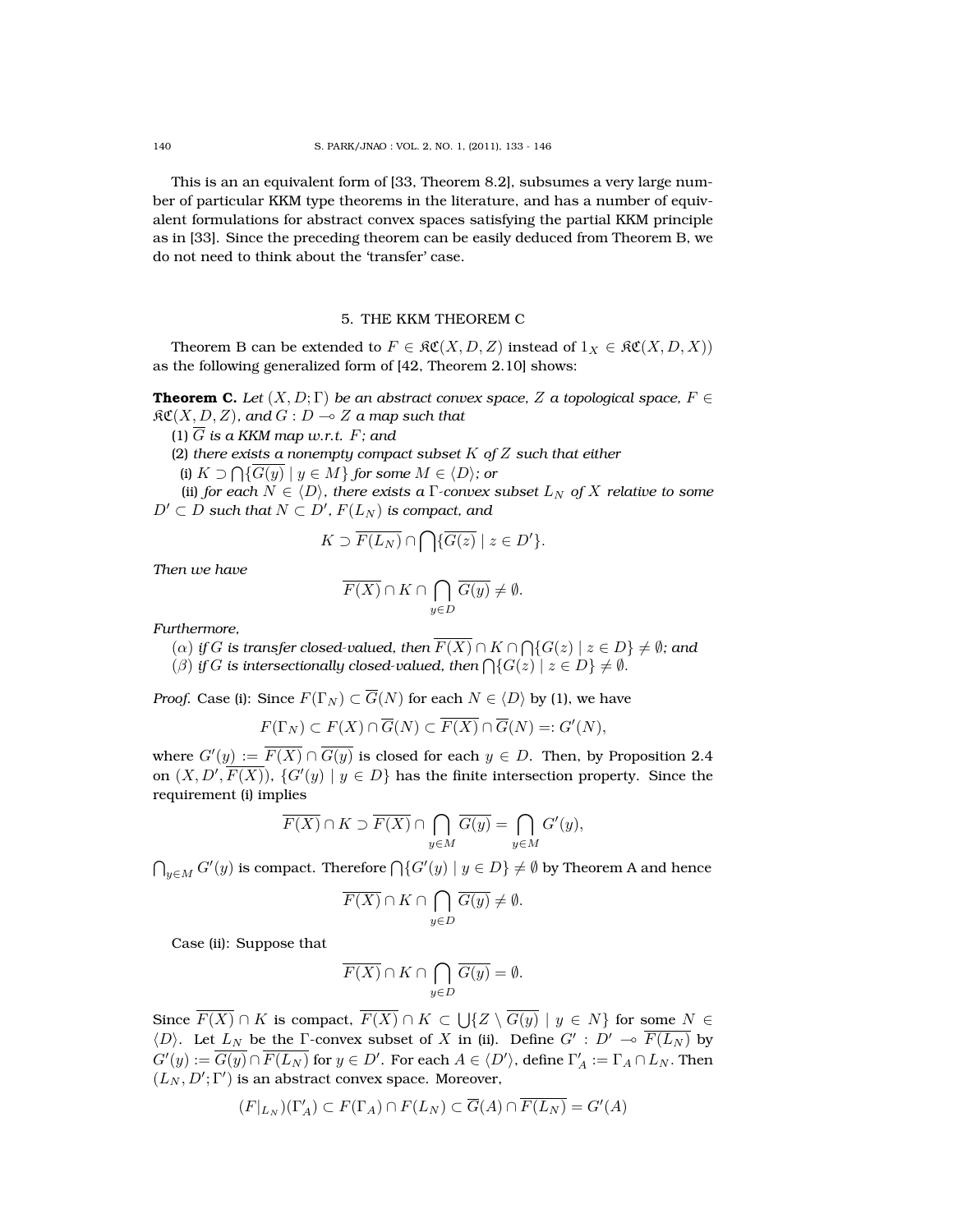for each  $A\in\langle D'\rangle$  by (2); and hence  $G':D'\multimap \overline{F(L_N)}$  is a KKM map w.r.t.  $F|_{L_N}$ on the abstract convex space  $(L_N,D';\Gamma')$  with closed values in  $\overline{F(L_N)}$ . Since  $F\,\in\,\mathfrak{RC}(X,D,Z),$  by Proposition 2.4, we have  $F|_{L_N}\,\in\,\mathfrak{RC}(L_N,D',\overline{F(L_N)})$  and hence,  $\{G'(y)\mid y\in D'\}=\{\overline{G(y)}\cap \overline{F(L_N)}\mid y\in D'\}$  has the finite intersection property. Since we assumed that  $\overline{F(L_N)}$  is compact, each  $G'(y)$  is compact. Hence  $\bigcap \{G'(y) \mid y \in D'\} \neq \emptyset$  by Theorem A and there exists a

$$
z \in \bigcap_{y \in D'} G'(y) = \overline{F(L_N)} \cap \bigcap_{y \in D'} \overline{G(y)} \subset K
$$

by (ii). Since  $z \in K$  and  $z \in F(L_N)$ , we have  $z \in \bigcup \{Z \setminus G(y) \mid y \in N\}$  by our assumption. So  $z \notin \overline{G(y)}$  for some  $y \in N \subset D'$ , and hence  $z \notin \bigcap \{\overline{G(y)} \mid y \in D'\}.$ This contradicts  $z \in \bigcap \{G'(y) \mid y \in D'\}$ . Therefore, we must have

$$
\overline{F(X)} \cap K \cap \bigcap_{y \in D} \overline{G(y)} \neq \emptyset.
$$

 $(\alpha)$  Since G is transfer closed-valued,

$$
\overline{F(X)} \cap K \cap \bigcap_{y \in D} G(y) = \overline{F(X)} \cap K \cap \bigcap_{y \in D} \overline{G(y)} \neq \emptyset.
$$

 $(\beta)$  Since G is intersectionally closed-valued,

$$
\bigcap_{y \in D} G(y) = \bigcap_{y \in D} \overline{G(y)} \neq \emptyset.
$$

This implies the conclusion.

Note that Theorem C can be reformulated to the equivalent forms of coincidence theorems, matching theorems, analytic alternatives, minimax inequalities, geometric and section properties as in [7,33,48].

Let  $cc(E)$  denote the set of nonempty closed convex subsets of a convex space E,  $kc(E)$  the set of nonempty compact convex subsets of E, and  $ka(E)$  the set of compact acyclic subsets of a topological space  $E$ .

Now we give a brief genesis of Theorem C as follows:

(I) In 1992, for a convex space and an acyclic map (that is, a u.s.c. map with compact acyclic values), we have the following KKM theorem [17, Theorem 3]:

**Theorem.** ([17]) *Let* D *be a nonempty subset of a convex space* X, Y *a Hausdorff space,*  $F: X \longrightarrow ka(Y)$  *a u.s.c.* multimap, and K *a* nonempty compact subset of Y. *Let*  $G: D \to Y$  *be a multimap such that* 

(1) *for each*  $x \in D$ ,  $G(x)$  *is closed*;

(2) *for each*  $N \in \langle D \rangle$ *,*  $F(\text{co } N) \subset G(N)$ *; and* 

(3) *there exists an*  $L_N \in kc(X)$  *containing N such that*  $x \in L_N \setminus F^+(K)$  *implies*  $\bigcap \{G(z) \mid z \in L_N \cap D\} \subset Y \setminus F(x)$ *.* 

*Then*  $F(X) \cap K \cap \bigcap \{G(x) \mid x \in D\} \neq \emptyset$ .

For  $X = Y$  and  $F = 1_X$ , condition (2) simply states that  $G : D \to X$  is a KKM map. In [18] we showed that many of the key results of a large number of other papers are consequences of the preceding theorem.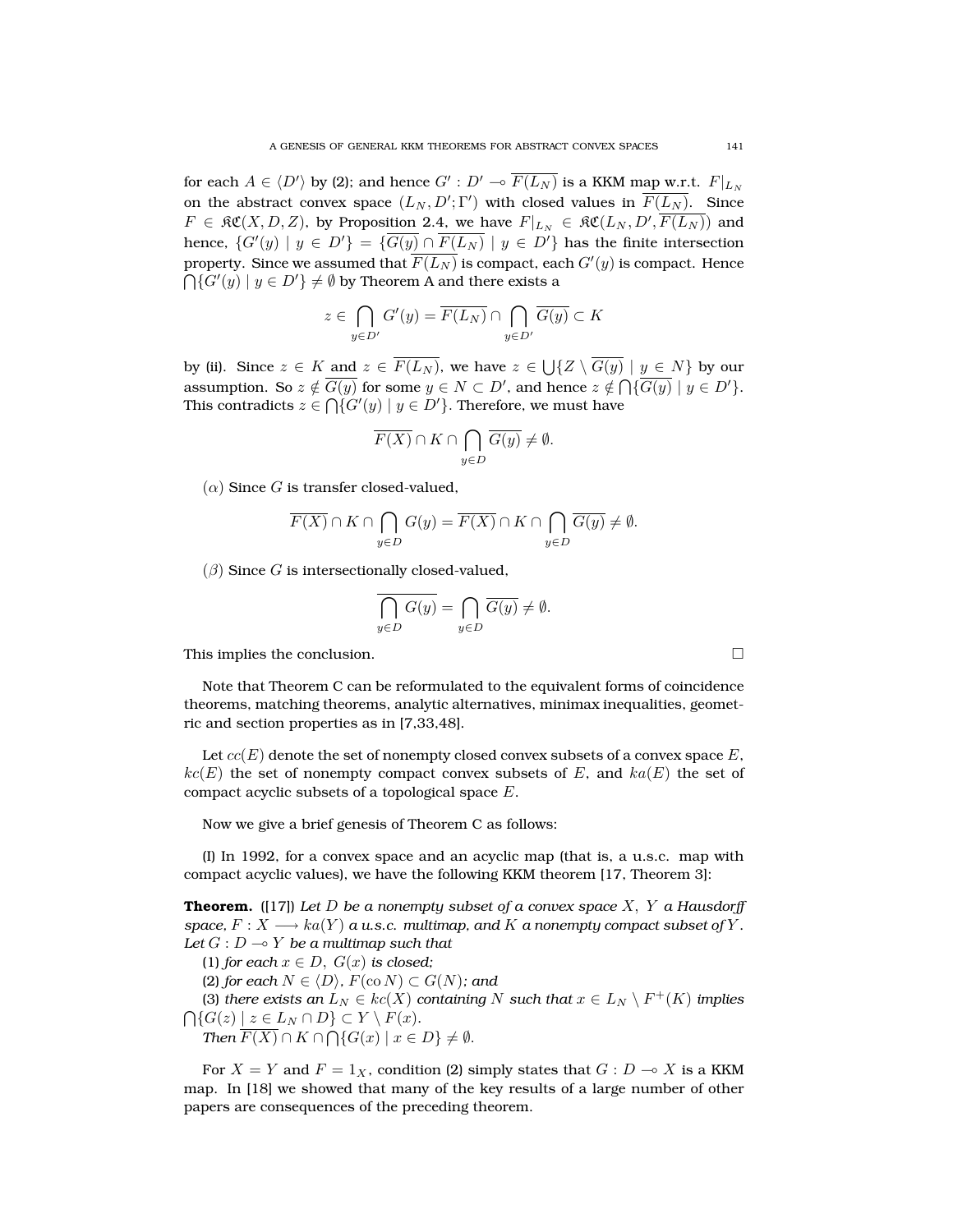(II) In 1994 [21], we introduced an *admissible* class  $\mathfrak{A}_c^\kappa(X,Y)$  of maps  $T:X\multimap Y$ between topological spaces X and Y as the one such that, for each T and each compact subset K of X, there exists a map  $\Gamma \in \mathfrak{A}_{c}(K, Y)$  satisfying  $\Gamma(x) \subset T(x)$ for all  $x \in K$ ; where  $\mathfrak{A}_c$  is consisting of finite composites of maps in  $\mathfrak{A}$ , and  $\mathfrak{A}$  is a class of maps satisfying the following properties:

(i)  $\mathfrak A$  contains the class  $\mathbb C$  of (single-valued) continuous functions;

(ii) each  $F \in \mathfrak{A}_c$  is u.s.c. and compact-valued; and

(iii) for any polytope P, each  $F \in \mathfrak{A}_{c}(P, P)$  has a fixed point.

**Theorem.** ([21]) *Let* D *be a nonempty subset of a convex space* X*,* Y *a Hausdorff* space, and  $F \in \mathfrak{A}^{\kappa}_c(X, Y)$ *. Let*  $G : D \multimap Y$  *be a multimap such that* 

(1) *for each*  $x \in D$ *,*  $G(x)$  *is closed in Y;* 

(2) *for any*  $N \in \langle D \rangle$ *,*  $F(\text{co } N) \subset G(N)$ *; and* 

(3) *there exist a nonempty compact subset* K *of* Y *and, for each*  $N \in \langle D \rangle$ *, a*  $\emph{compact } D\textrm{-convex subset } L_N \enskip \emph{of } X \enskip \emph{containing } N \enskip \emph{such that } \enskip F(L_N) \cap \bigcap \{Gx \mid x \in X \}$  $L_N \cap D$   $\subset K$ .

*Then*  $F(X) \cap K \cap \bigcap \{Gx \mid x \in D\} \neq \emptyset$ .

Note that, if F is single-valued, the Hausdorffness assumption on Y is not necessary.

(III) The origin of the class  $\Re \mathfrak{C}$  and Theorem C is the following [47, Theorem 3]:

**Theorem.** ([47]) *Let*  $(X \supset D; \Gamma)$  *be a G-convex space,* Y *a Hausdorff space, and*  $F \in \mathfrak{A}^\kappa_c(X,Y).$  Let  $G: D \multimap Y$  be a map such that

(1) *for each*  $x \in D$ *,*  $G(x)$  *is closed in Y;* 

(2) *for any*  $N \in \langle D \rangle$ *,*  $F(\Gamma_N) \subset G(N)$ *; and* 

(3) *there exist a nonempty compact subset* K *of* Y *such that either*

(i)  $\bigcap$ { $G(x) \mid x \in M$ } ⊂ K for some  $M \in \langle D \rangle$ ; or

(ii) *for each*  $N \in \langle D \rangle$ *, a compact G-convex subset*  $L_N$  *of*  $X$  *containing*  $N$  *such that*  $F(L_N) \cap \bigcap \{ G(x) \mid x \in L_N \cap D \} \subset K$ .

*Then*  $F(X) \cap K \cap \bigcap \{G(x) \mid x \in D\} \neq \emptyset$ .

This was due to Park and Kim [47,48], where this had been reformulated to more than a dozen foundational results in the KKM theory. The class  $\mathfrak{A}_c^\kappa$  in the above theorem can be replaced by the extended class  $\mathfrak B$  for  $G$ -convex spaces.

This was given originally under the assumption that  $D\subset X$ , which is redundant in view of condition (ii) of Theorem C. In the preceding theorem, the admissible class  $\mathfrak{A}^\kappa_c$  is a subclass of  $\mathfrak{K} \mathfrak{C}$ ; and note that  $F(L_N)$  is compact since  $L_N$  is compact and  $F$  can be regarded as a composition of u.s.c. maps having compact values (by the definition of  $\mathfrak{A}_{c}^{\kappa}$ ).

In 1997 [48], we gave ten equivalent formulation of the preceding theorem in the form of coincidence theorems, matching theorems, analytic alternatives, minimax inequalities, geometric and section properties. Similarly, we can make equivalent formulations of Theorem C. Moreover, in [48], a large number of particular forms of the preceding theorem are listed. Note also that, after [48], there have appeared too many similar works on G-convex spaces and modifications of the preceding theorem to trace out all of them.

(IV) The KKM theorem in (III) was modified by Kalmoun and Rihai [5] in 2001 as follows: For a transfer closed-valued map  $G$  in (1) and by considering  $G$  instead of G in (2) and (3), they deduced the same conclusion as in Theorem C. By applying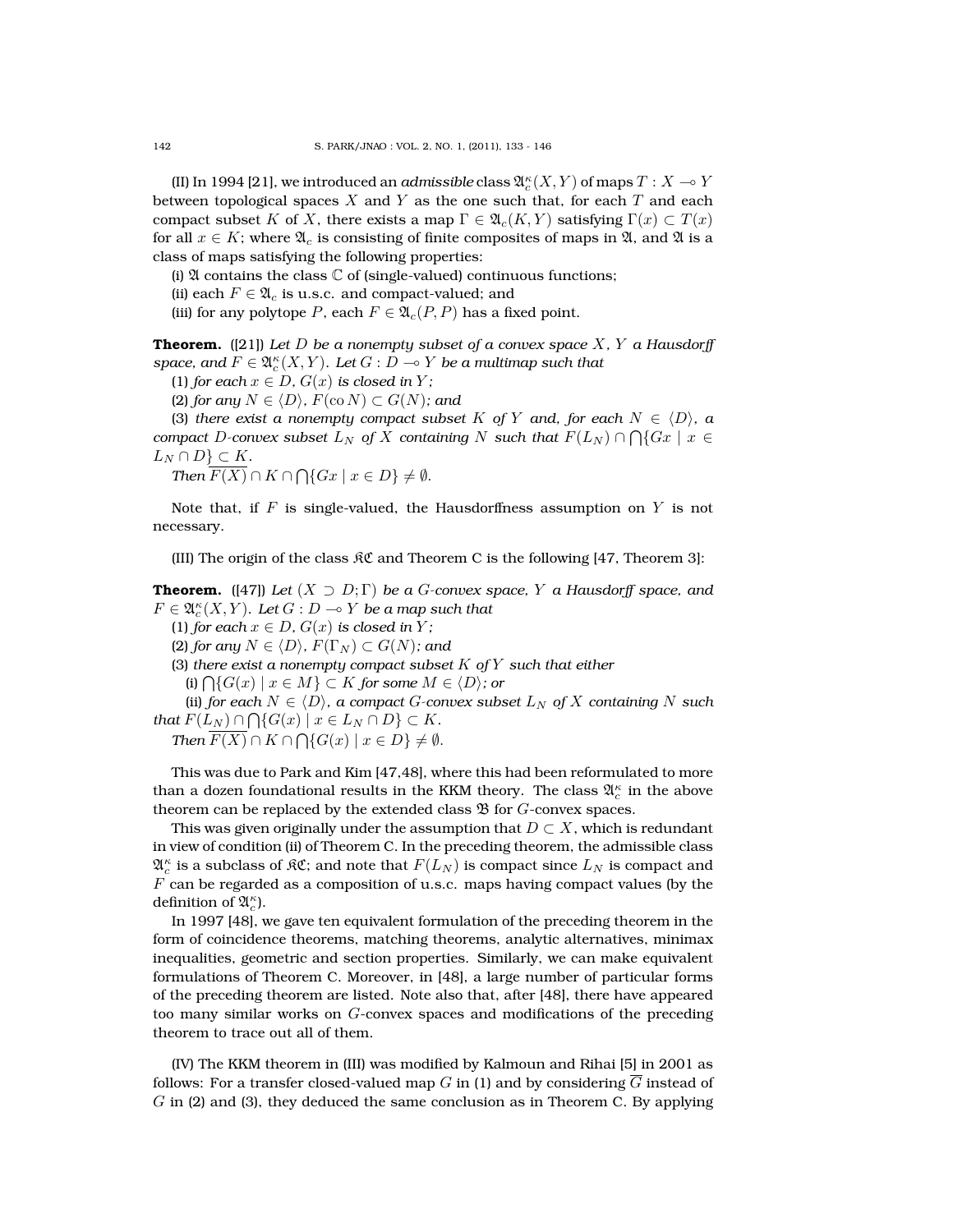this modification, they obtained an existence theorem for generalized vector equilibrium problems and applied it to greatest element, fixed point, and vector saddle point problems within the frame of  $G$ -convex spaces. A particular form of their KKM theorem was applied in 2003 [6] to existence for vector equilibrium, mixed variational inequalities, greatest elements for a binary relation, and the Fan-Browder fixed point theorem.

(V) Let  $X$  be a convex space and  $Y$  a Hausdorff space. In 1997 [22], we introduced a new "better" admissible class  $\mathfrak B$  of multimaps as follows:

 $F \in \mathfrak{B}(X,Y) \iff F : X \to Y$  such that, for any polytope P in X and any continuous map  $f : F(P) \longrightarrow P$ ,  $f(F|_P)$  has a fixed point.

The following KKM theorem is due to the author [22, Theorem 3]:

**Theorem.** ([22]) Let X be a convex space, Y a Hausdorff space,  $F \in \mathfrak{B}(X,Y)$  a *compact map, and*  $S: X \rightarrow Y$  *a map. Suppose that* 

(1) *for each*  $x \in X$ *,*  $S(x)$  *is closed; and* (2) *for each*  $N \in \langle X \rangle$ ,  $F(\text{co } N) \subset S(N)$ . *Then*  $F(X) \cap \bigcap \{ S(x) \mid x \in X \} \neq \emptyset$ .

This KKM theorem was applied in [23] to a minimax inequality related to admissible multimaps, from which we deduced generalized versions of lopsided saddle point theorems, fixed point theorems, existence of maximizable linear functionals, the Warlas excess demand theorem, and the Gale-Nikaido-Debreu theorem.

In 2010 [1], the preceding theorem is shown to be equivalent to some existence theorems of variational inclusion problems. These were applied to existence theorems of common fixed point, generalized maximal element theorems, a general coincidence theorems and a section theorem.

(VI) There have also appeared a large number of the so-called generalized KKM maps in the literature. In fact, a number of authors tried to generalize the concept of KKM maps on particular cases of  $\phi_A$ -spaces. All such KKM maps are known to be the ones for certain  $G$ -convex spaces; see [34].

### 6. COMMENTS ON RELATED WORKS

There are several hundred published papers on generalizations of the KKM theorem. Recently, in order to upgrade the KKM theory, we have tried to criticize some inappropriate results of other authors. We give abstracts of a few examples of such papers by the present author:

(I) In [34], we introduced basic results in the KKM theory on abstract convex spaces and the KKM maps. These were applied to various modifications of the concepts of generalized convex spaces and KKM type maps. We discuss the nature of those modifications and criticize recently appeared 'generalizations' of our previous works due to many other authors.

(II) Basic results in the KKM theory on abstract convex spaces and the KKM maps are applied to  $\phi_A$ -spaces which unify various imitations of G-convex spaces in [37]. We also showed that basic theorems on  $\phi_A$ -spaces can be applied to correct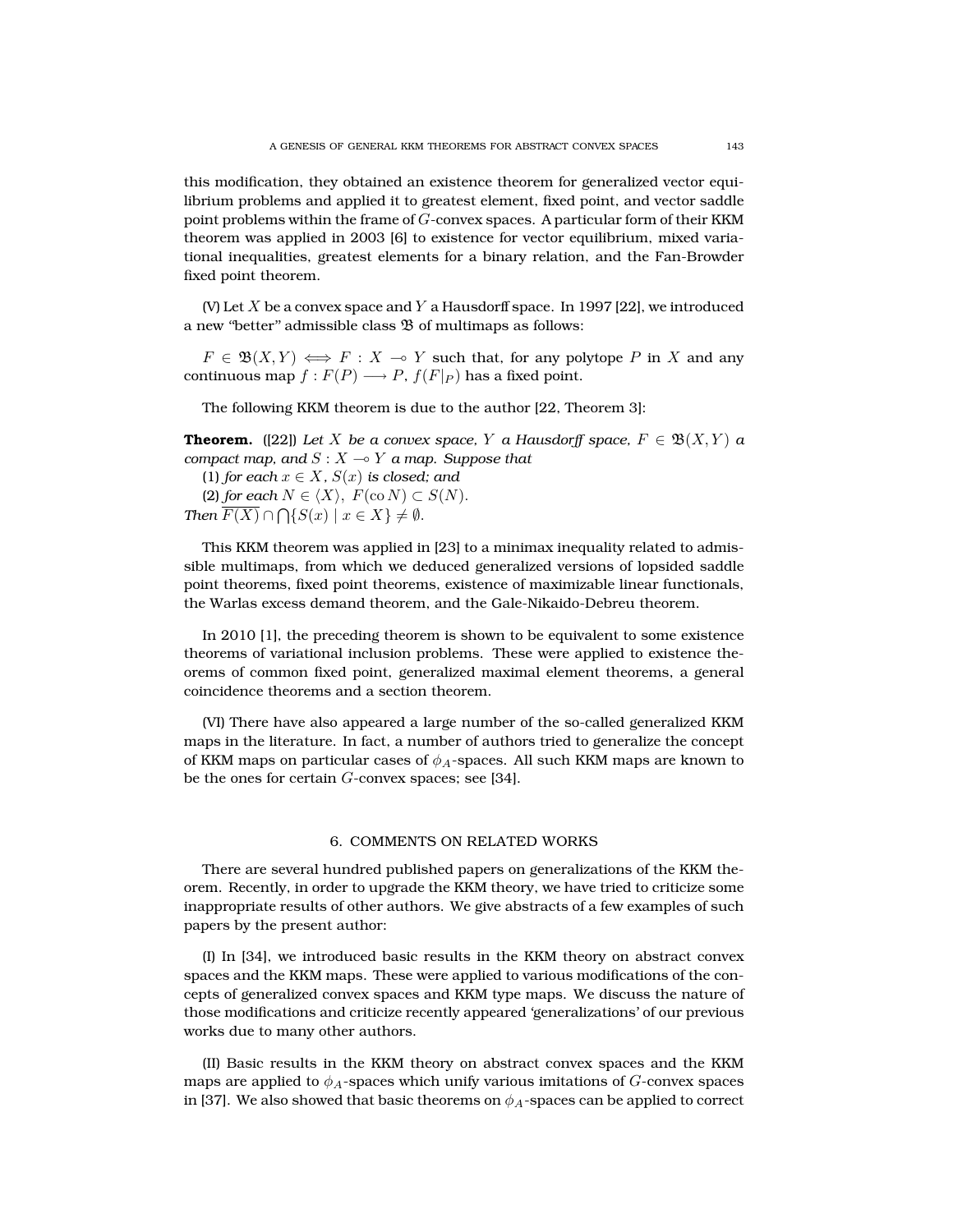and improve results on the so-called R-KKM maps on the so-called L-convex spaces in a work of C.M. Chen.

(III) In [38], we introduced a new concept of abstract convex minimal spaces which was used to establish typical results in the KKM theory. Since any minimal space can be made into a topological space, results on abstract convex minimal spaces can be deduced from the theory on abstract convex spaces. In this way, the KKM type theorems were used to obtain coincidence theorems, the Fan-Browder type fixed point theorems, the Fan intersection theorem, and the Nash equilibrium theorem on abstract convex minimal spaces.

(IV) Recently, some authors adopted the concept of the so-called *generalized R-KKM maps* which were used to rewrite known results in the KKM theory. In [44], we showed that those maps are simply KKM maps on  $G$ -convex spaces. Consequently, results on generalized R-KKM maps follow the corresponding previous ones on Gconvex spaces.

(V) In a paper by Hou Jicheng, *On some KKM type theorems,* Advances in Mathematics, 36(1) (2007), 86–88, the author claimed that some previous KKM type theorems are false by giving a counterexample. In [45], we showed that the counterexample does not work and, consequently, the results are correct. Moreover, we claimed that the artificial concept like transfer compactly closed-valued maps can be destroyed. Finally, we introduced a theorem generalizing the main target of Hou.

(VI) In the KKM theory, instead of the concepts of closure, interior, closed-valued multimap, l.s.c. multimap, finite open cover, etc., resp., some authors adopt ccl, cint, transfer compactly closed-valued map, transfer compactly l.s.c. multimap, transfer compactly local intersection property, etc., resp. In [46], we showed that such inappropriate and artificial concepts can be invalidated. For example, by giving finer topologies on the underlying space, we can invalidate ''compactly" attached terminology. In such ways, we obtained simpler formulations of some KKM type theorems, some Fan-Browder type fixed point theorems, and others.

This is why we eliminated such useless terminology in this paper.

**Acknowledgements.** This work was presented as a keynote talk at the NAO-Asia 2010, Phuket, Thailand. The author would like to express his sincere gratitude to the kind hospitality of the organizers including Professors Sompong Dhompongsa, Somyot Plubtieng, and Suthep Suantai.

#### **REFERENCES**

- 1. M. Balaj, L.-J. Lin, *Equivalent forms of a generalized KKM theorem and their applications*, Nonlinear Anal. TMA 73 (2010), 673–682.
- 2. S.-Y. Chang, *A generalization of KKM principle and its applications*, Soochow J. Math. 15 (1989), 7–17.
- 3. K. Fan, *A generalization of Tychonoff's fixed point theorem*, Math. Ann. 142 (1961), 305–310.
- 4. K. Fan, *Some properties of convex sets related to fixed point theorems*, Math. Ann. 266 (1984), 519– 537.
- 5. E. M. Kalmoun, H. Riahi, *Topological KKM theorems and generalized vector equilibria on G-convex spaces with applications*, Proc. Amer. Math. Soc. 129 (5), 1335–1348.
- 6. E. M. Kalmoun, *On some new KKM theorems and related applications*, J. Nonlinear Funct. Anal. Appl. 8 (1) (2003), 1–23.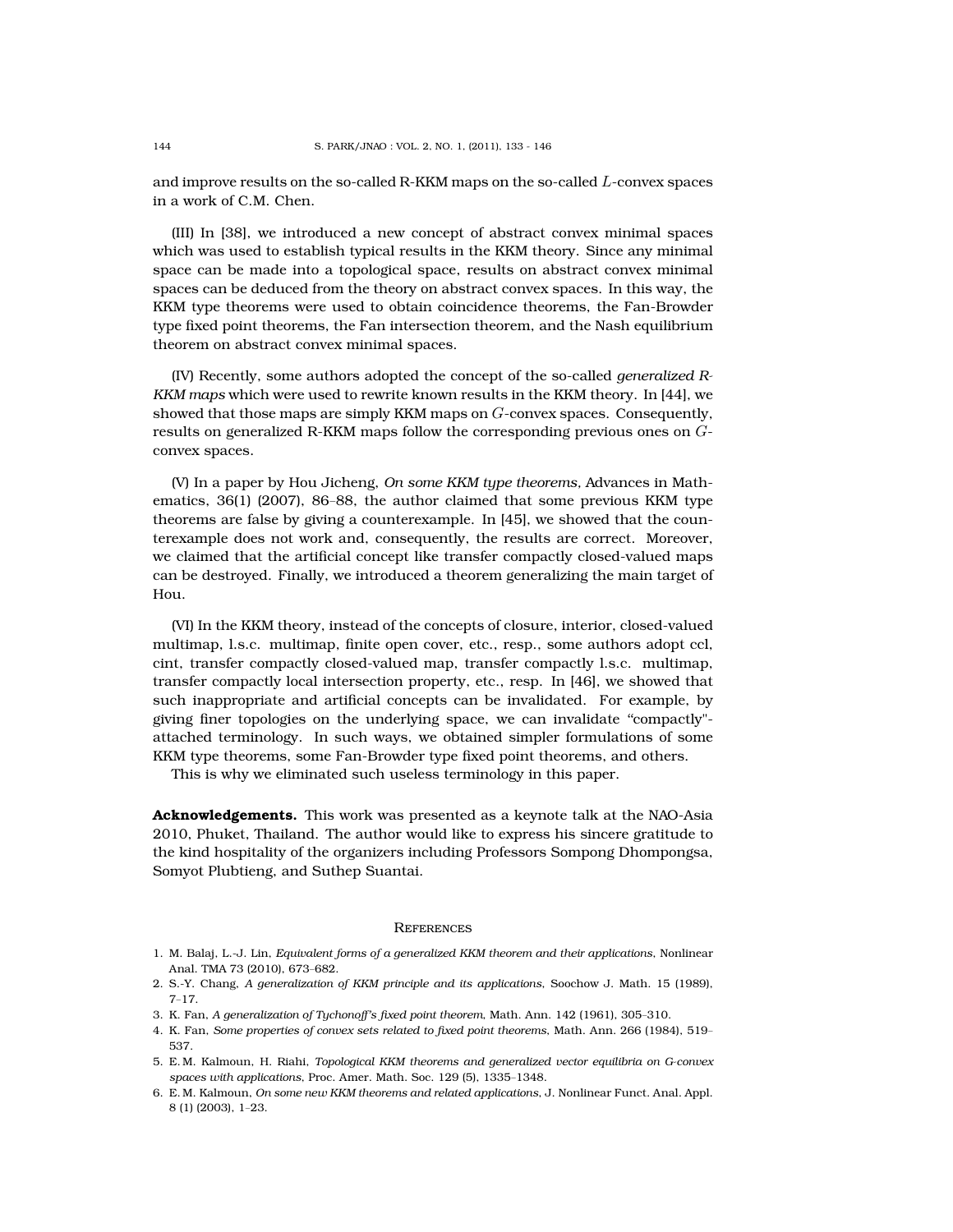- 7. H. Kim, S. Park, *Generalized KKM maps, maximal elements, and almost fixed points*, J. Korean Math. Soc. 44 (2) (2007), 393–406.
- 8. W. K. Kim, *Some applications of the Kakutani fixed point theorem*, J. Math. Anal. Appl. 121 (1987), 119–122.
- 9. W. K. Kim, *Some intersection theorems of the KKM-maps*, Bull. Korean Math. Soc. **24** (1987), 139–144.
- 10. B. Knaster, K. Kuratowski, S. Mazurkiewicz, *Ein Beweis des Fixpunktsatzes fur n-Dimensionale ¨ Simplexe*, Fund. Math. 14 (1929), 132–137.
- 11. M. Lassonde, *On the use of KKM multifunctions in fixed point theory and related topics*, J. Math. Anal. Appl. 97 (1983), 151–201.
- 12. M. Lassonde, *Sur le principe KKM*, C. R. Acad. Sci. Paris **310** (1990), 573–576.
- 13. D. T. Luc, E. Sarabi, A. Soubeyran, *Existence of solutions in variational relation problems without convexity*, J. Math. Anal. Appl. 364 (2010), 544–555.
- 14. S. Park, *Generalized Fan-Browder fixed point theorems and their applications*, Collec. of Papers Dedicated to J. G. Park, Chonbuk National University, 1989, pp.51–77.
- 15. S. Park, *Generalizations of Ky Fan's matching theorems and their applications*, J. Math. Anal. Appl. 141 (1989), 164–176.
- 16. S. Park, *Convex spaces and KKM families of subsets*, Bull. Korean Math. Soc. 27 (1990), 11-14.
- 17. S. Park, *Some coincidence theorems on acyclic multifunctions and applications to KKM theory*, in: K.-K. Tan (Ed.), Fixed Point Theory and Applications, World Sci. Publ., River Edge, NJ, 1992, pp.248– 277.
- 18. S. Park, *On the KKM type theorems on spaces having certain contractible subsets*, Kyungpook Math. J. 32 (1992), 607–628.
- 19. S. Park, *On minimax inequalities on spaces having certain contractible subsets*, Bull. Austral. Math. Soc. 47 (1993), 25–40.
- 20. S. Park, *A unified approach to generalizations of the KKM type theorems related to acyclic maps*, Numer. Funct. Anal. Optimiz. 15 (1994), 105–119.
- 21. S. Park, *Foundations of the KKM theory via coincidences of composites of admissible u.s.c. maps*, J. Korean Math. Soc. 31 (1994), 493-516.
- 22. S. Park, *Coincidence theorems for the better admissible multimaps and their applications*, Nonlinear Anal. TMA 30 (7) (1997), 4183–4191.
- 23. S. Park, *A generalized minimax inequality related to admissible multimaps and its applications*, J. Korean Math. Soc. 34 (1997), 719–730.
- 24. S. Park, *Ninety years of the Brouwer fixed point theorem*, Vietnam J. Math. 27 (1999), 193–232.
- 25. S. Park, *Elements of the KKM theory for generalized convex spaces*, Korean J. Comput. Appl. Math. 7 (2000), 1–28.
- 26. S. Park, *Remarks on topologies of generalized convex spaces*, Nonlinear Funct. Anal. Appl. 5 (2000), 67–79.
- 27. S. Park, *On generalizations of the KKM principle on abstract convex spaces*, Nonlinear Anal. Forum 11 (2006), 67–77.
- 28. S. Park, *Various subclasses of abstract convex spaces for the KKM theory*, Proc. Nat. Inst. Math. Sci. 2 (4) (2007), 35–47.
- 29. S. Park, *Remarks on* KC*-maps and* KO*-maps in abstract convex spaces*, Nonlinear Anal. Forum 12 (1) (2007), 29–40.
- 30. S. Park, *Comments on some abstract convex spaces and the KKM maps*, Nonlinear Anal. Forum, 12 (2) (2007), 125–139.
- 31. S. Park, *Elements of the KKM theory on abstract convex spaces*, J. Korean Math. Soc. 45 (1) (2008), 1–27.
- 32. S. Park, *Equilibrium existence theorems in KKM spaces*, Nonlinear Anal. TMA **69** (2008), 4352–4364.
- 33. S. Park, *New foundations of the KKM theory*, J. Nonlinear Convex Anal. 9 (3) (2008), 331–350.
- 34. S. Park, *Comments on recent studies on abstract convex spaces*, Nonlinear Anal. Forum 13 (1) (2008), 1–17.
- 35. S. Park, *Remarks on fixed points, maximal elements, and equilibria of economies in abstract convex spaces*, Taiwanese J. Math. 12 (6) (2008), 1365–1383.
- 36. S. Park, *Remarks on KKM maps and fixed point theorems in generalized convex spaces*, CUBO, Math. J. 10 (4) (2008), 1–13.
- 37. S. Park, *Comments on the KKM theory on*  $\phi_A$ -spaces, PanAmerican Math. J. 18 (2) (2008), 61-71.
- 38. S. Park, *Applications of the KKM principle on abstract convex minimal spaces*, Nonlinear Funct. Anal. Appl. 13 (2) (2008), 179–191.
- 39. S. Park, *Remarks on the partial KKM principle*, Nonlinear Anal. Forum 14 (2009), 51–62.